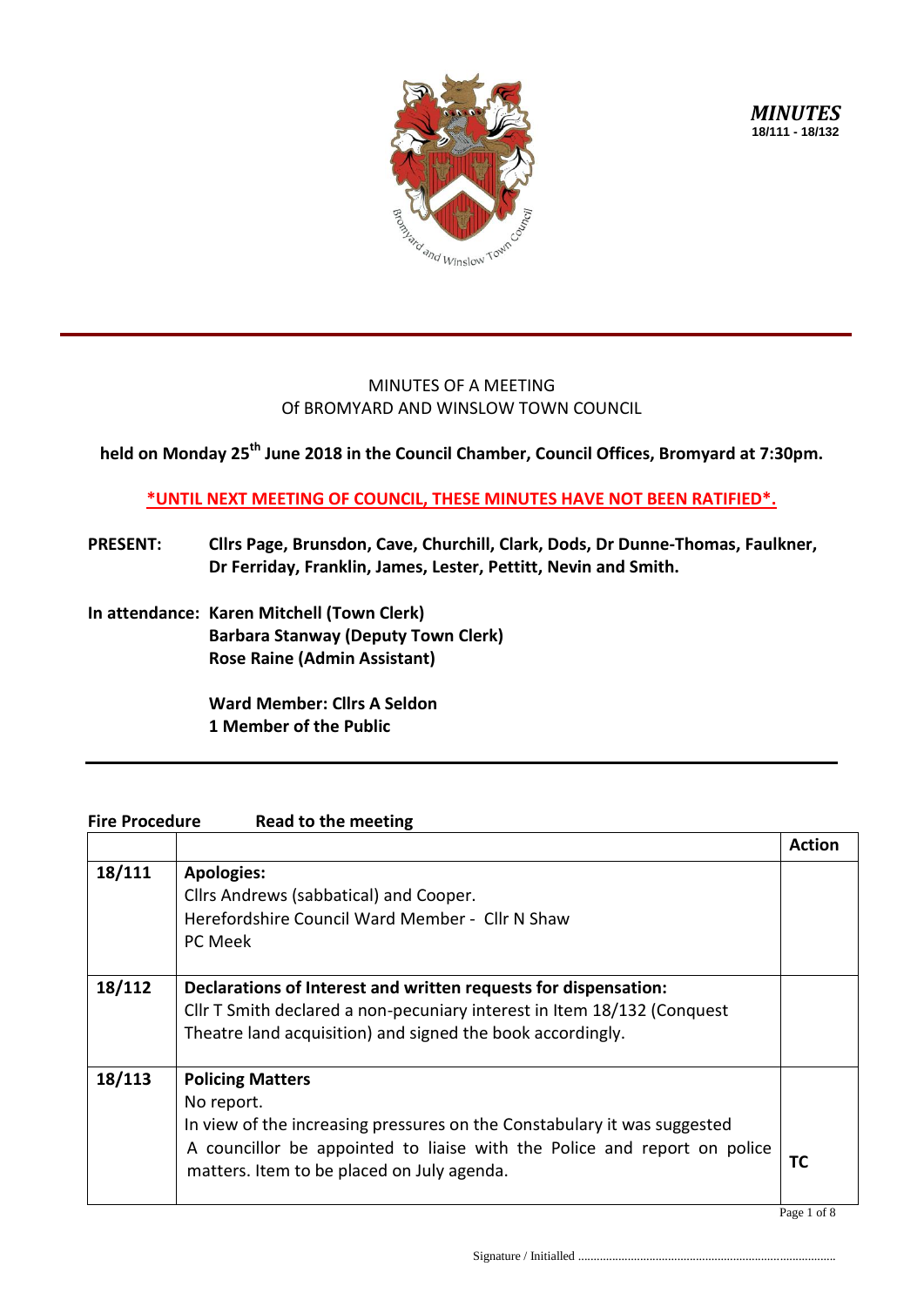| 18/114 | <b>Chairman's Report.</b>                                                                |  |
|--------|------------------------------------------------------------------------------------------|--|
|        | The Chairman thanked everyone for their condolences on a close<br>٠                      |  |
|        | family bereavement.                                                                      |  |
|        | The Town Clerk's three month probation period to end shortly; due to<br>Ξ                |  |
|        | a conflict between Standing Orders and the terms of reference of the                     |  |
|        | Staffing Committee the review to be conducted by the Chairman (Cllr                      |  |
|        | Page) and the Chair of Staffing Committee (Cllr Pettitt).                                |  |
|        | The Chairman listed the events he had attended as Mayor and<br>٠                         |  |
|        | thanked the Deputy Mayor for stepping in when he was not available.                      |  |
|        | To continue the Chairman's monthly article in Bromyard Info.<br>п                        |  |
|        | Flagged as dates for members' diaries - all in aid of the Mayor's<br>п                   |  |
|        | Charity (the Kempson Players);                                                           |  |
|        | i. 21 <sup>st</sup> September 2018 Charity Dinner                                        |  |
|        | ii. 9 <sup>th</sup> September Fox & Badger                                               |  |
|        | iii. Mayoress plans to hold garden parties.                                              |  |
| 18/115 | <b>Clerk's Report</b>                                                                    |  |
|        | Re Planning and Economic Development 8 <sup>th</sup> May, 2018 Min. Ref 18/45            |  |
|        | Clarification of speed limits on Tenbury Road B4214; placement of                        |  |
|        | speed limits signage checked with ADL Traffic - confirmed correct.                       |  |
|        | Speed terminals as per the drawing matched the location on the                           |  |
|        | ground. Copy of document to Traffic Management Group.                                    |  |
|        | 25 <sup>th</sup> June 2018 Flag raised to mark Armed Forces Day - Flag Pole<br>$\bullet$ |  |
|        | halyard vandalized. Damage reported to Police.                                           |  |
|        | Road closures for Remembrance Day services being prepared.<br>$\bullet$                  |  |
|        | Invitation from Leader of Herefordshire Council, Cllr J Lester for                       |  |
|        | Councillors to attend a Budget Briefing on 4 <sup>th</sup> July 2018. Members            |  |
|        | requested to indicate whether they intend to attend.                                     |  |
|        | Ledbury Judicial Review - The National Association of Local Council<br>$\bullet$         |  |
|        | and the Society of Local Council Clerks have written to various                          |  |
|        | government bodies regarding the implications of this judgement. Joint                    |  |
|        | Statement be circulated.                                                                 |  |
|        |                                                                                          |  |
| 18/116 | <b>Minutes:</b><br>IT WAS RESOLVED:                                                      |  |
|        | To receive, approve and sign the Minutes of the Extraordinary<br>1)                      |  |
|        | Meeting of Council held on Wednesday 16 <sup>th</sup> May 2018.                          |  |
|        | To receive, approve and sign the Minutes of the Annual Meeting of<br>2)                  |  |
|        | Council held on Monday 21 <sup>st</sup> May 2018.                                        |  |
| 18/117 | <b>Matters Arising from the minutes</b>                                                  |  |
|        | Full Council 30 <sup>th</sup> April, 2018                                                |  |
|        | 18/72 Clerk's report – A Parish walk took place on $21st$ May, 2018.                     |  |
|        | Issues raised as defects:                                                                |  |
|        | Kerbs in Church Lane and Tenbury Road.                                                   |  |
|        | Light and blocked aco drains in underpass.                                               |  |
|        | Potholes in Linton Lane.                                                                 |  |
|        | Road condition of the following streets were discussed.                                  |  |
|        | High street - no works currently scheduled.                                              |  |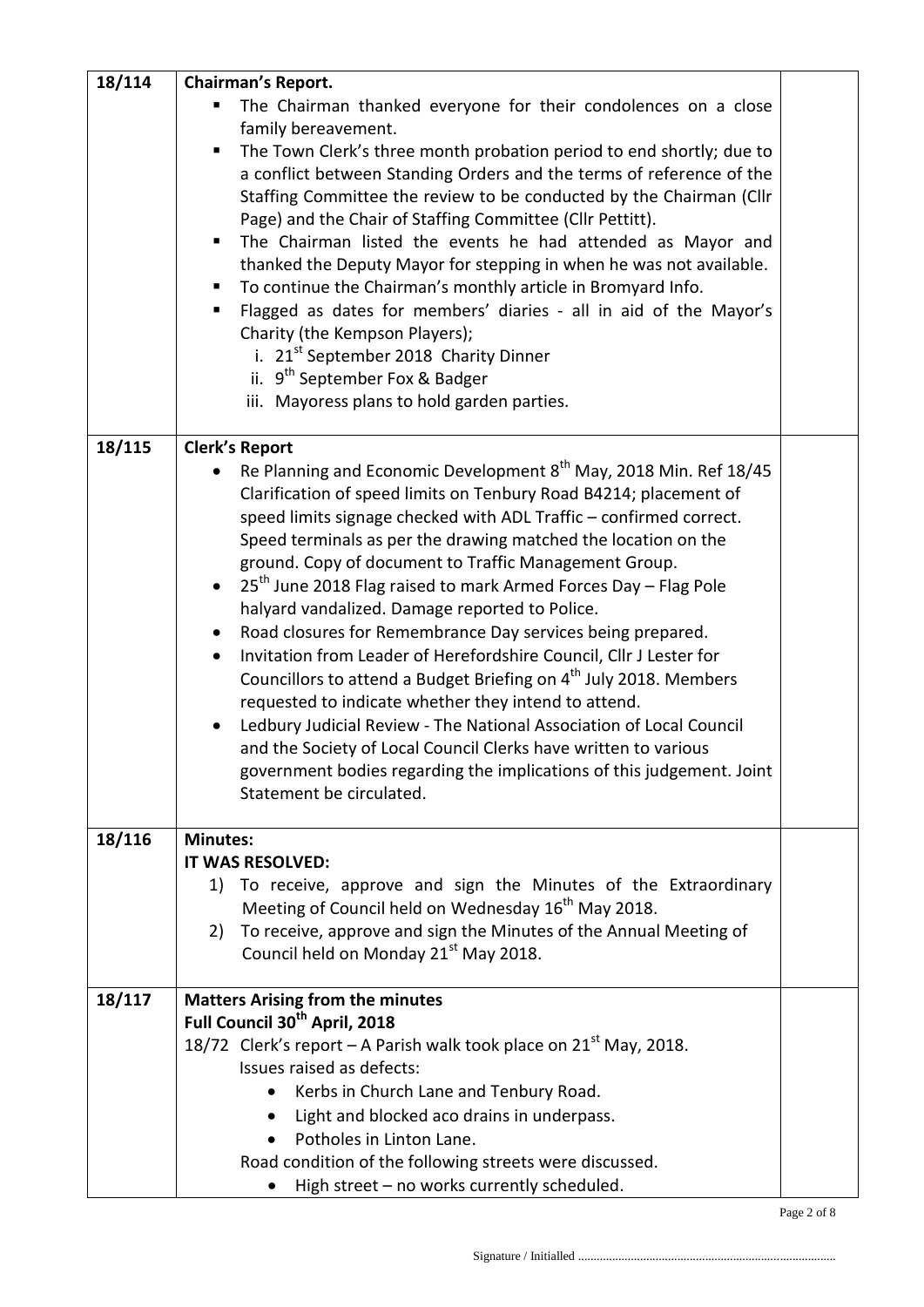|       | Broad Street - no works currently scheduled.<br>$\bullet$                                                                                |           |
|-------|------------------------------------------------------------------------------------------------------------------------------------------|-----------|
|       | Rowberry Street - Resurfacing works scheduled for<br>$\bullet$                                                                           |           |
|       | 31/08/2018.                                                                                                                              |           |
|       | Cruxwell Street - Partial resurfacing works scheduled for<br>$\bullet$<br>31/08/2018.                                                    |           |
|       |                                                                                                                                          |           |
|       | Other roads which are with the asset management team will be                                                                             |           |
|       | considered for works in competition with all the others in the county<br>as and when funds become available for works.                   |           |
|       |                                                                                                                                          |           |
|       | 18/74 Query over Public space protection orders (18/50)                                                                                  |           |
|       | Alcohol Control – came into effect on $1st$ May 2018 - 30 April 2021                                                                     |           |
|       | Dog control order - came into effect 27 March 8 - 26 March 2021                                                                          |           |
|       | Dogs on leads - St. Peter's Church and Cemetery                                                                                          |           |
|       | Dog exclusion - Kempson Players (Children's play area)                                                                                   |           |
|       | The Public Spaces Protection Order for alcohol control is now in force                                                                   |           |
|       | all though it can be appealed to the high court for up to 6 weeks.<br>The details of the order can be found on the Herefordshire council |           |
|       | website the link is                                                                                                                      |           |
|       | https://www.herefordshire.gov.uk/info/200139/community/307/safe                                                                          |           |
|       | r stronger communities/8                                                                                                                 |           |
|       | Clerk to check when signage will be displayed in the restriction zones.                                                                  | <b>TC</b> |
|       | 18/78 Ward Cllr's report - A Seldon                                                                                                      |           |
|       | Proposed 30mph speed limit. Town Clerk emailed Leader of                                                                                 |           |
|       | Herefordshire Council to seek information on progress of speed limit.                                                                    |           |
|       | Received an acknowledgement 18 May advising that they were                                                                               |           |
|       | liaising with the relevant team for an update and the Leader will<br>therefore respond as soon he is able.                               |           |
|       | 18/87 Royal Voluntary Service                                                                                                            |           |
|       | Representative to attend Full Council meeting on 23 <sup>rd</sup> July to talk to                                                        |           |
|       | the council about the Bring People Together initiative.                                                                                  |           |
|       | Full Council meeting $16^{th}$ May 18 – no matters arising.                                                                              |           |
|       | Full Council meeting 21 <sup>st</sup> May 18                                                                                             |           |
|       | 18/106Traffic Management Working Group met on 7 <sup>th</sup> June, 2018.                                                                |           |
|       | Next meeting 12 <sup>th</sup> July. Representatives from BBLP to attend to                                                               |           |
|       | discuss implementation of proposed TRO's to control and manage                                                                           |           |
|       | HGV movements along sensitive routes within the town centre prior                                                                        |           |
|       | to drafting and consulting on the orders themselves.<br>Cllr Clark to invite Cllr Cooper to participate.                                 |           |
|       | <b>Additional follow up:</b>                                                                                                             |           |
| 18/70 | Damage to Old Vicarage Roof/Police review of case - TC to approach                                                                       |           |
|       | PC Meek for update on review. CCTV - Crime Risk Advisor to provide                                                                       |           |
|       |                                                                                                                                          |           |
|       | information regarding improving quality of night time images.<br>High level footpath alongside Station Road - confirmed as definitely    |           |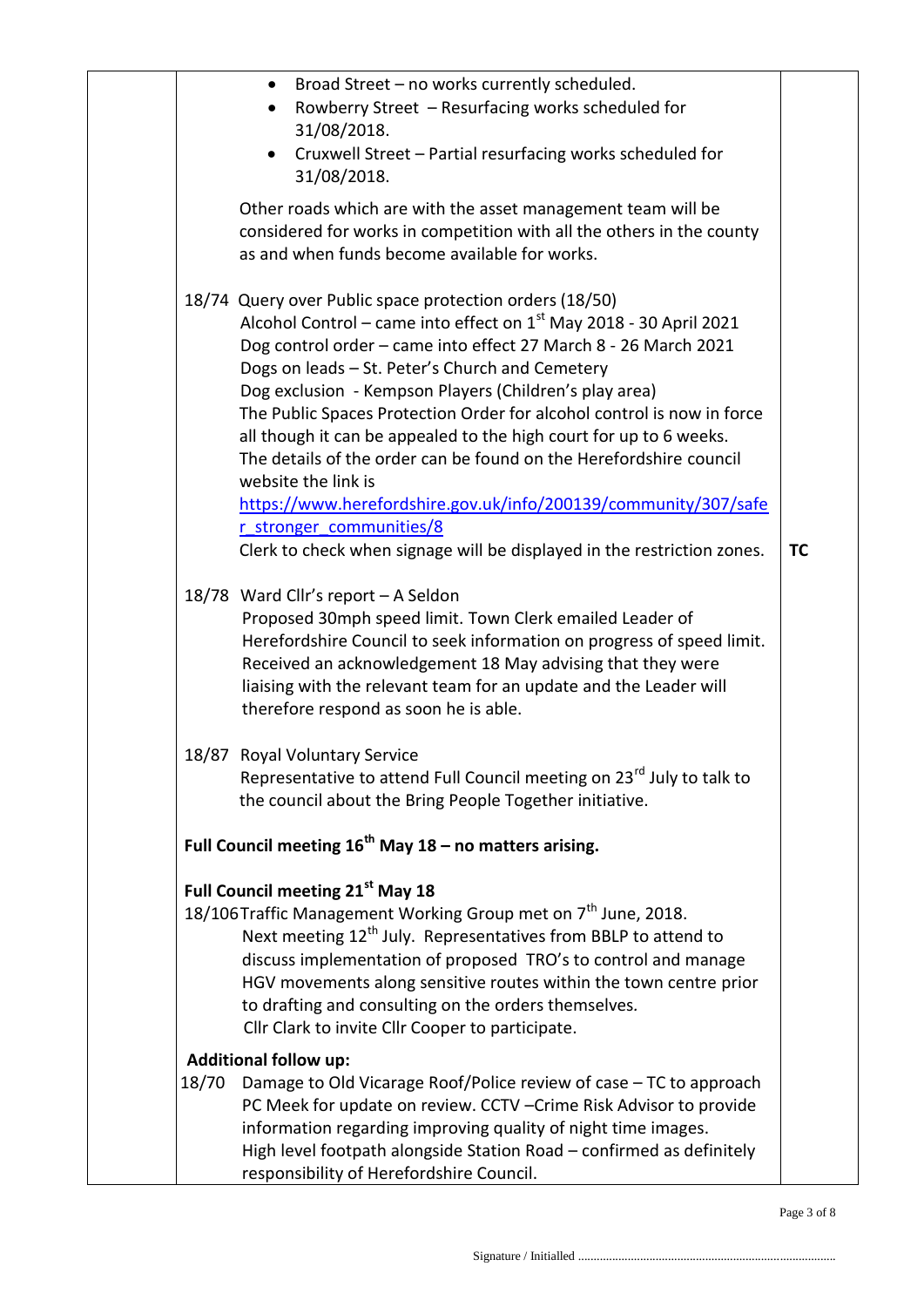|        | 18/76 Members advised to use Town Council email address rather than                                                                                       |    |  |
|--------|-----------------------------------------------------------------------------------------------------------------------------------------------------------|----|--|
|        | personal email for council business. Members requested advice on                                                                                          |    |  |
|        | set up procedures.                                                                                                                                        |    |  |
|        | 18/84 Memorial Bench - on-going.                                                                                                                          |    |  |
| 18/118 | IT WAS RESOLVED:                                                                                                                                          |    |  |
|        | To receive the following reports of Town Council Committees as per                                                                                        |    |  |
|        | <b>UNRATIFIED Minutes</b>                                                                                                                                 |    |  |
|        | 1) Planning & Economic Development Committee - 4 <sup>th</sup> June - Cllr. Page<br>Finance & Properties Committee $-11^{th}$ June - Cllr. Franklin<br>2) |    |  |
|        | Planning & Economic Development Committee - 18 <sup>th</sup> June - Cllr. Page<br>3)                                                                      |    |  |
|        |                                                                                                                                                           |    |  |
| 18/119 | <b>Ward Councillor Reports:</b>                                                                                                                           |    |  |
|        | <b>Cllr A Seldon</b>                                                                                                                                      |    |  |
|        | provided information on incident in May where damage done to High<br>$\bullet$<br>Street shops, police officer and dog injured.                           |    |  |
|        | Criticized decisions of PCC on deployment of Police across<br>$\bullet$                                                                                   |    |  |
|        | Herefordshire and Worcs.                                                                                                                                  |    |  |
|        | Judicial Review of PCC plan to take over Fire & Rescue Service<br>$\bullet$                                                                               |    |  |
|        | Future of former HC depot site; HC preparing the Bromyard Area Plan<br>$\bullet$                                                                          |    |  |
|        | first draft for comments target date October 2018.                                                                                                        |    |  |
|        | Stressed the application of the public interest test (PIT) when<br>$\bullet$                                                                              |    |  |
|        | considering discussing matters in Part II under Confidential matters.                                                                                     |    |  |
| 18/120 | <b>Public Question Time:</b>                                                                                                                              |    |  |
|        | Tony Burt, representing the Bromyard Speed Festival, addressed the meeting                                                                                |    |  |
|        | about the crucial need to have the road surfaces of the circuit along                                                                                     |    |  |
|        | Rowberry Street, Cruxwell Street, High Street and Broad Street improved in                                                                                |    |  |
|        | order that the Speed Festival might continue. He not only stressed the<br>economic benefits the Festival brought to the town as well as the great         |    |  |
|        | pleasure it gave to large numbers of visitors but also the need for residents to                                                                          |    |  |
|        | benefit from improved road surfaces taking note of the safety benefits along                                                                              |    |  |
|        | with the benefits to vehicle maintenance. There was some discussion of the                                                                                |    |  |
|        | use of section 137 funds and the need to find a variety of sources of funding.                                                                            |    |  |
|        | Cllr Lester stated the Head of Highways at Herefordshire Council had only just                                                                            |    |  |
|        | been made aware of this issue; he would discuss it as a matter of priority and                                                                            |    |  |
|        | report back. Cllr Seldon committed to taking the matter up with responsible<br>officers. The need to act quickly was acknowledged by all.                 |    |  |
|        | The Town Clerk advised that the Chairman could write a letter in support of                                                                               |    |  |
|        | the of the Speed Festival.                                                                                                                                |    |  |
|        | An item to be added to the next Full Council agenda.                                                                                                      | TC |  |
|        | Cllr Seldon left the meeting at 8.45pm.                                                                                                                   |    |  |
| 18/121 | <b>Finance</b>                                                                                                                                            |    |  |
|        | Members discussed the recommendation of the Finance & Properties                                                                                          |    |  |
|        | Committee that the payment to Kidwells Solicitors for legal advice pertaining<br>to Kempson Players, be made from earmarked reserves.                     |    |  |
|        | (Minute ref 18/60 d)                                                                                                                                      |    |  |
|        |                                                                                                                                                           |    |  |
|        | IT WAS RESOLVED that the payment to Kidwells Solicitors for legal advice                                                                                  |    |  |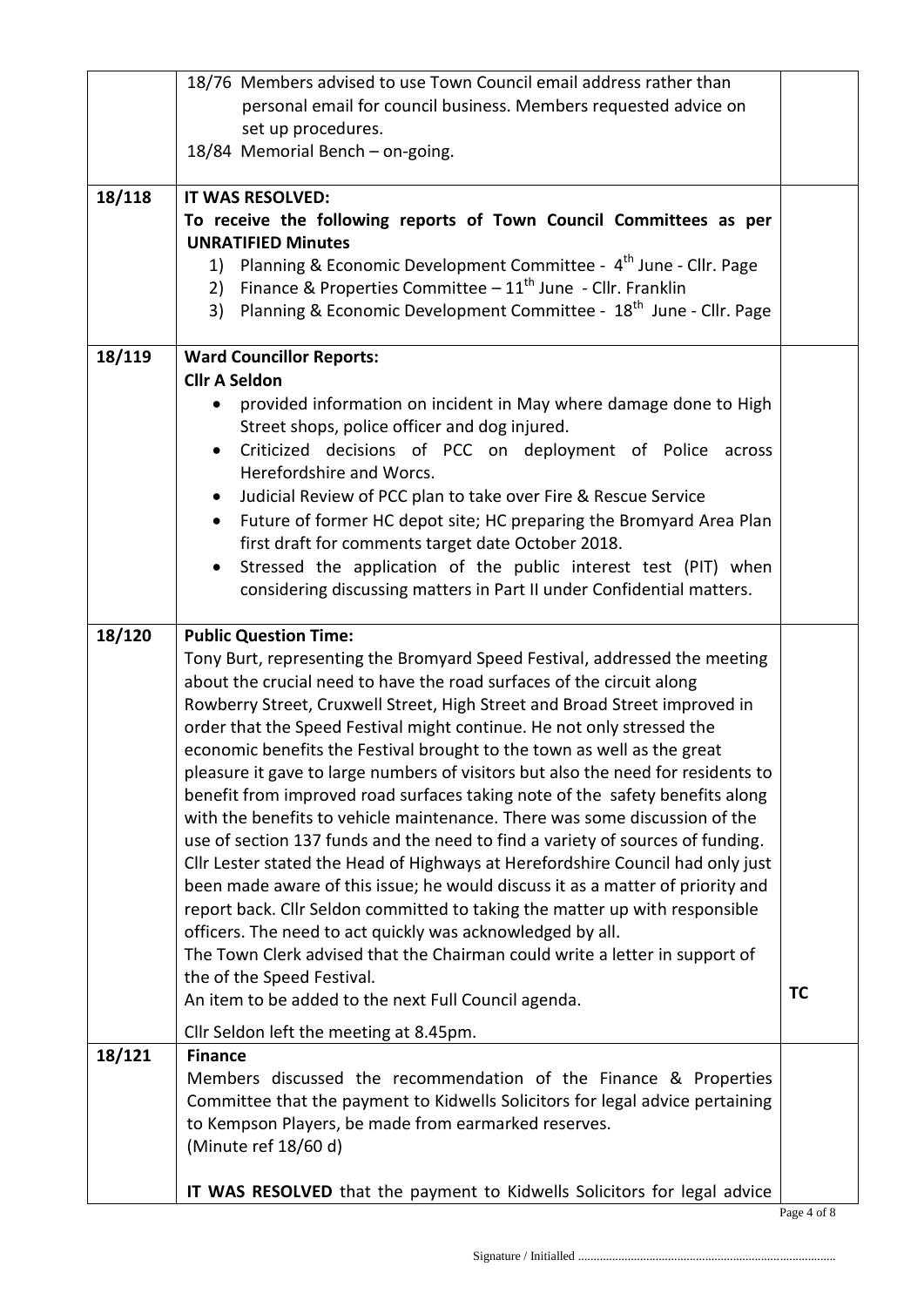|        | pertaining to Kempson Players, be made from earmarked reserves.<br>(Minute ref 18/60 d)                                                                  |  |  |
|--------|----------------------------------------------------------------------------------------------------------------------------------------------------------|--|--|
| 18/122 | <b>Internal Audit</b>                                                                                                                                    |  |  |
|        | Members considered The Finance & Properties Committee<br>recommendations:                                                                                |  |  |
|        | 1) Interim internal auditor report for 2017/18 (Minute ref 18/77)                                                                                        |  |  |
|        | IT WAS RESOLVED to approve the recommendation of the Finance and<br>Properties Committee and accept the interim internal auditors report for<br>2017/18. |  |  |
|        | 2) Final internal audit report for the year ended $31st$ March 2018.                                                                                     |  |  |
|        | IT WAS RESOLVED approve the final internal audit report for the year<br>ended 31 <sup>st</sup> March 2018.                                               |  |  |
|        | 3) Effectiveness of the system of internal control:                                                                                                      |  |  |
|        | IT WAS RESOLVED to adopt the documents detailing                                                                                                         |  |  |
|        | Management of Internal Control Systems - as amended. (Minute ref<br>18/75                                                                                |  |  |
|        | Internal Financial Controls - Day to Day procedures - as amended.<br>(Minute ref 18/76)                                                                  |  |  |
| 18/123 | Annual Governance and Accountability Return 2017/18 (AGAR):                                                                                              |  |  |
|        | Members considered the Annual Governance and Accountability Return<br>2017/18 (AGAR): Previously circulated.                                             |  |  |
|        | Members answered Yes to assertions 1-8 and n/a to assertion 9 of section 1.                                                                              |  |  |
|        | IT WAS RESOLVED:                                                                                                                                         |  |  |
|        | to approve Section 1 - Annual Governance Statement 2017/18.<br>1)<br>to approve Section 2 - Accounting Statements 2017/2018.<br>2)                       |  |  |
|        | to approve dates set for the period for the exercise of the public<br>3)<br>right of inspection from $27^{th}$ June to $7^{th}$ August 2018, inclusive.  |  |  |
|        | to note the statutory requirement to publish the signed AGAR by<br>4)<br>30 <sup>th</sup> September 2018.                                                |  |  |
| 18/124 | <b>Council Policies and Procedures</b>                                                                                                                   |  |  |
|        | 1. In accordance with the annual schedule of review members considered the                                                                               |  |  |
|        | following Council policies/procedures<br>a procedure for dealing with requests for information. (FOI/DP)                                                 |  |  |
|        | In response to the recent legislation on Data Protection (GDPR/May<br>٠                                                                                  |  |  |
|        | 2018) a Draft Data Protection and Retention Policy was discussed. It                                                                                     |  |  |
|        | was considered that a distinction ought to be made between the                                                                                           |  |  |
|        | policy and the procedure elements of the document and that a<br>revised document be brought before members for further                                   |  |  |
|        | consideration.                                                                                                                                           |  |  |
|        | draft Privacy Notices for Councillors and Members of the Public.                                                                                         |  |  |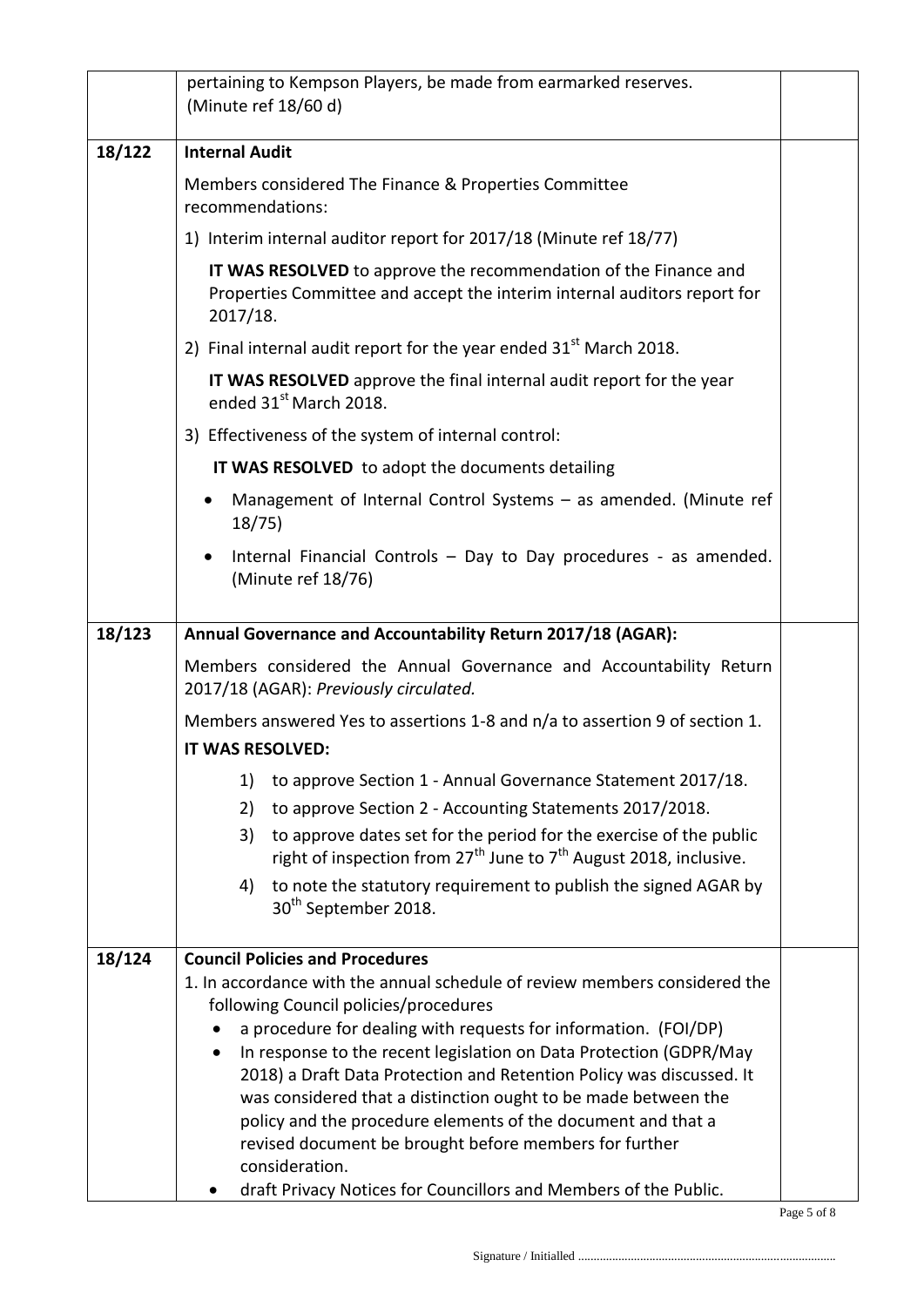|        | <b>IT WAS RESOLVED</b><br>Procedure for dealing with Requests for information as amended be<br>$\bullet$<br>adopted as council policy.<br>the draft Data Protection and Retention Policy be deferred.<br>$\bullet$<br>the Privacy Notices for councillors and members of the public be<br>$\bullet$<br>amended and brought back for members further consideration.  |  |
|--------|---------------------------------------------------------------------------------------------------------------------------------------------------------------------------------------------------------------------------------------------------------------------------------------------------------------------------------------------------------------------|--|
|        | On the advice of the Town Clerk members also considered setting up a<br>working group to review Standing Orders prior to consideration and adoption<br>by Full Council at the July meeting.                                                                                                                                                                         |  |
|        | <b>IT WAS RESOLVED</b><br>That a working group comprising of 5 members (T Smith, Dr D Ferriday, D<br>Cave, F Clark and Dr Dunne Thomas) be set up to conduct a review of<br><b>Standing Orders.</b><br>Should additional time be required the document may be presented to the<br>September meeting for consideration and adoption.                                 |  |
| 18/125 | <b>Composition of Burial Committee</b><br>Cllr Pettitt was nominated to fill the vacancy on the Burial Committee.                                                                                                                                                                                                                                                   |  |
|        | IT WAS RESOLVED that Cllr Pettitt be appointed to fill the vacancy on the<br><b>Burial Committee.</b>                                                                                                                                                                                                                                                               |  |
| 18/126 | Awards 2018<br>Members discussed arrangements for inviting nominations for the<br>Cllr Churchill outlined how the<br>Distinguished Citizen and Civic Awards.<br>Awards Scheme had previously operated.                                                                                                                                                              |  |
|        | <b>IT WAS RESOLVED that</b><br>an Awards scheme as had operated previously be instigated for 2018.<br>٠<br>the Town Clerk places advertisements seeking nominations for the<br>$\bullet$<br>various categories.<br>a working group comprising the Chairs of Committees meet to sift<br>$\bullet$<br>applications. Deputy Chairs may attend if Chairs not available. |  |
| 18/127 | <b>Merchant Navy Day</b><br>Members discussed participating in Merchant Navy Day on 3 <sup>rd</sup> September                                                                                                                                                                                                                                                       |  |
|        | 2018.<br>Seafarers UK had suggested that the Council may wish to fly the Red Ensign<br>and/or organise a flag-hoisting ceremony. Flags available in a range of sizes<br>and costs.<br>https://www.merchantnavyfund.org/dl/MerchantNavyDay2018Guide.pdf<br>Further information had been circulated to members electronically.                                        |  |
|        | IT WAS RESOLVED that the Town Clerk be instructed to purchase a flag and<br>arrange for it to be flown on Merchant Navy Day.                                                                                                                                                                                                                                        |  |
| 18/128 | <b>Reports of Outside Bodies:</b><br>Chamber of Commerce - Cllr.James<br>1)                                                                                                                                                                                                                                                                                         |  |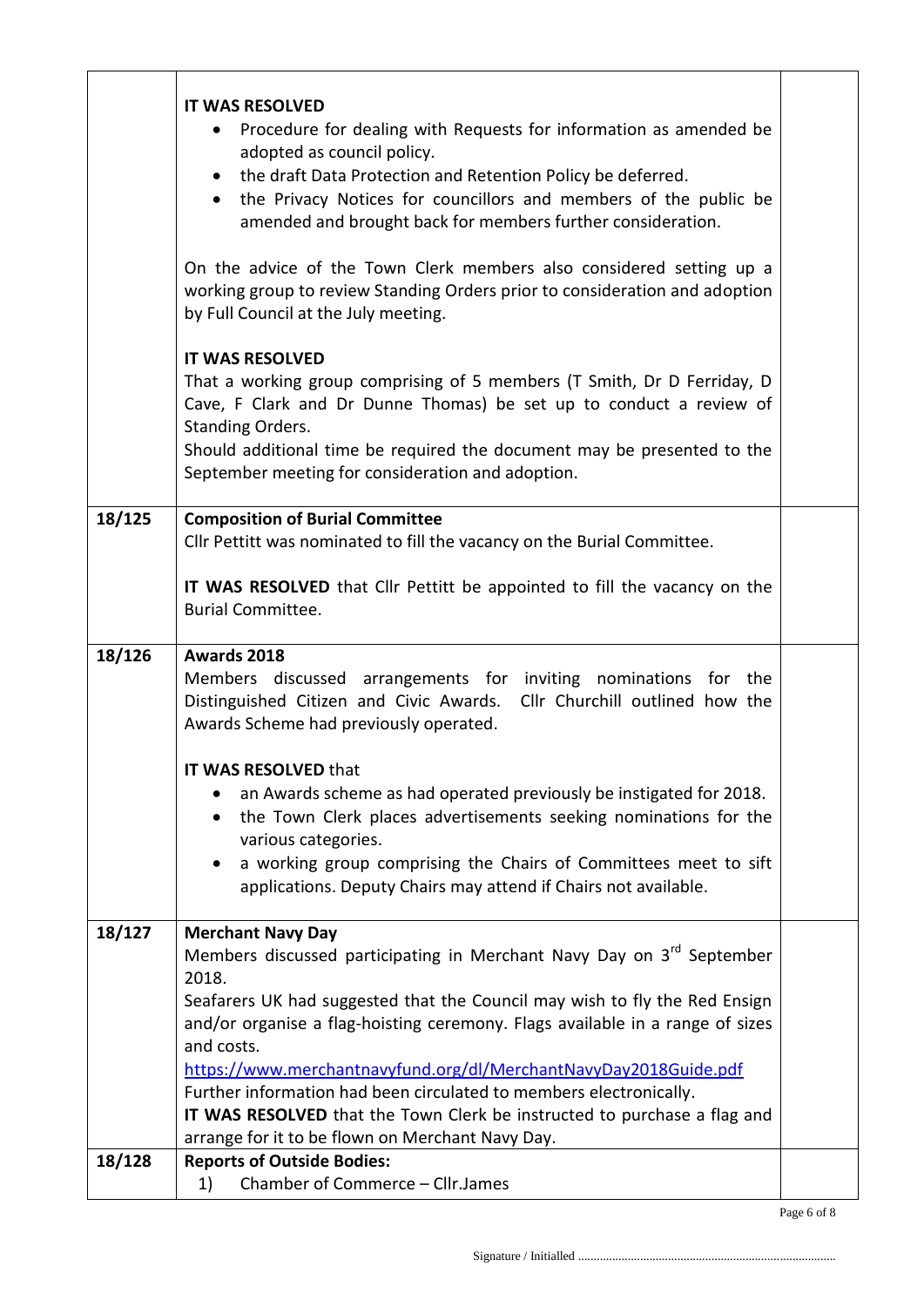|        |              | Cllr Page had given a talk about being a Mayor. There had been                                                                                                                                                                                                                        |  |
|--------|--------------|---------------------------------------------------------------------------------------------------------------------------------------------------------------------------------------------------------------------------------------------------------------------------------------|--|
|        |              | discussion of the poor state of the highways.                                                                                                                                                                                                                                         |  |
|        | 2)           | Bromyard Grammar School Foundation - Cllr Cave                                                                                                                                                                                                                                        |  |
|        |              | No meeting.                                                                                                                                                                                                                                                                           |  |
|        | 3)           | Bromyard Relief in Need - Cllr Cave                                                                                                                                                                                                                                                   |  |
|        |              | No meeting.                                                                                                                                                                                                                                                                           |  |
|        | 4)           | Market Towns Forum - Cllrs. Brunsdon & Churchill                                                                                                                                                                                                                                      |  |
|        |              | No meeting.                                                                                                                                                                                                                                                                           |  |
|        | 5)           | Public Hall Committee - Cllr Churchill                                                                                                                                                                                                                                                |  |
|        |              | The AGM had been held; the Secretary had resigned and a<br>replacement was being sought. The building of the conservatory was<br>going ahead.                                                                                                                                         |  |
|        | 6)           | Bromyard Downs Common Association - Cllr. Churchill                                                                                                                                                                                                                                   |  |
|        |              | Nothing to report.                                                                                                                                                                                                                                                                    |  |
|        | 7)           | HALC - Cllr Cave                                                                                                                                                                                                                                                                      |  |
|        |              | No meeting.                                                                                                                                                                                                                                                                           |  |
|        | 8)           | Festivals Association - Cllr Pettit. Gave thanks for the £500 grant<br>received from the Town Council; she gave details of forthcoming<br>festivals until the end of 2018. The Town Crier event had attracted<br>only 8 or 9 entries and very few members of the public had attended. |  |
|        |              | Speakers to entertain resident of the various nursing homes were<br>being sought.                                                                                                                                                                                                     |  |
|        | 9)           | Kempson Players - Cllr Brunsdon - group still actively fund raising but<br>still uncertainty over ownership of the Kempson Players. Cllr Churchill<br>had gained a grant of £10,000 to be spent on a double zip wire. A fete<br>being organised for 1 <sup>st</sup> September.        |  |
| 18/129 |              | To receive and note any correspondence received. For information only                                                                                                                                                                                                                 |  |
|        |              |                                                                                                                                                                                                                                                                                       |  |
|        |              | Letter from Leader of the Council -                                                                                                                                                                                                                                                   |  |
|        |              | to invite TC/parish councillors to attend the 2019/20 budget consultation<br>briefing. This session to be held at the Town Hall in Hereford on Wednesday 4                                                                                                                            |  |
|        |              | July at 6:30pm                                                                                                                                                                                                                                                                        |  |
| 18/130 |              | <b>Date of Next Meeting</b>                                                                                                                                                                                                                                                           |  |
|        |              | The next meeting of the Council is scheduled to be held on Monday 23 <sup>rd</sup> July                                                                                                                                                                                               |  |
|        | 2018.        |                                                                                                                                                                                                                                                                                       |  |
|        | <b>Noted</b> |                                                                                                                                                                                                                                                                                       |  |
| 18/131 |              | <b>Confidential items:</b>                                                                                                                                                                                                                                                            |  |
|        |              | Pursuant to section 1 (2) of the Public Bodies (Admission to Meetings Act                                                                                                                                                                                                             |  |
|        | 1960)        |                                                                                                                                                                                                                                                                                       |  |
|        |              | IT WAS RESOLVED because the Public interest would best be served by                                                                                                                                                                                                                   |  |
|        |              | discussions in public the following item be considered in open session.                                                                                                                                                                                                               |  |
| 18/132 |              | <b>Conquest Theatre Land Acquisition:</b>                                                                                                                                                                                                                                             |  |
|        |              | The Finance and Properties Committee had recommended that the                                                                                                                                                                                                                         |  |